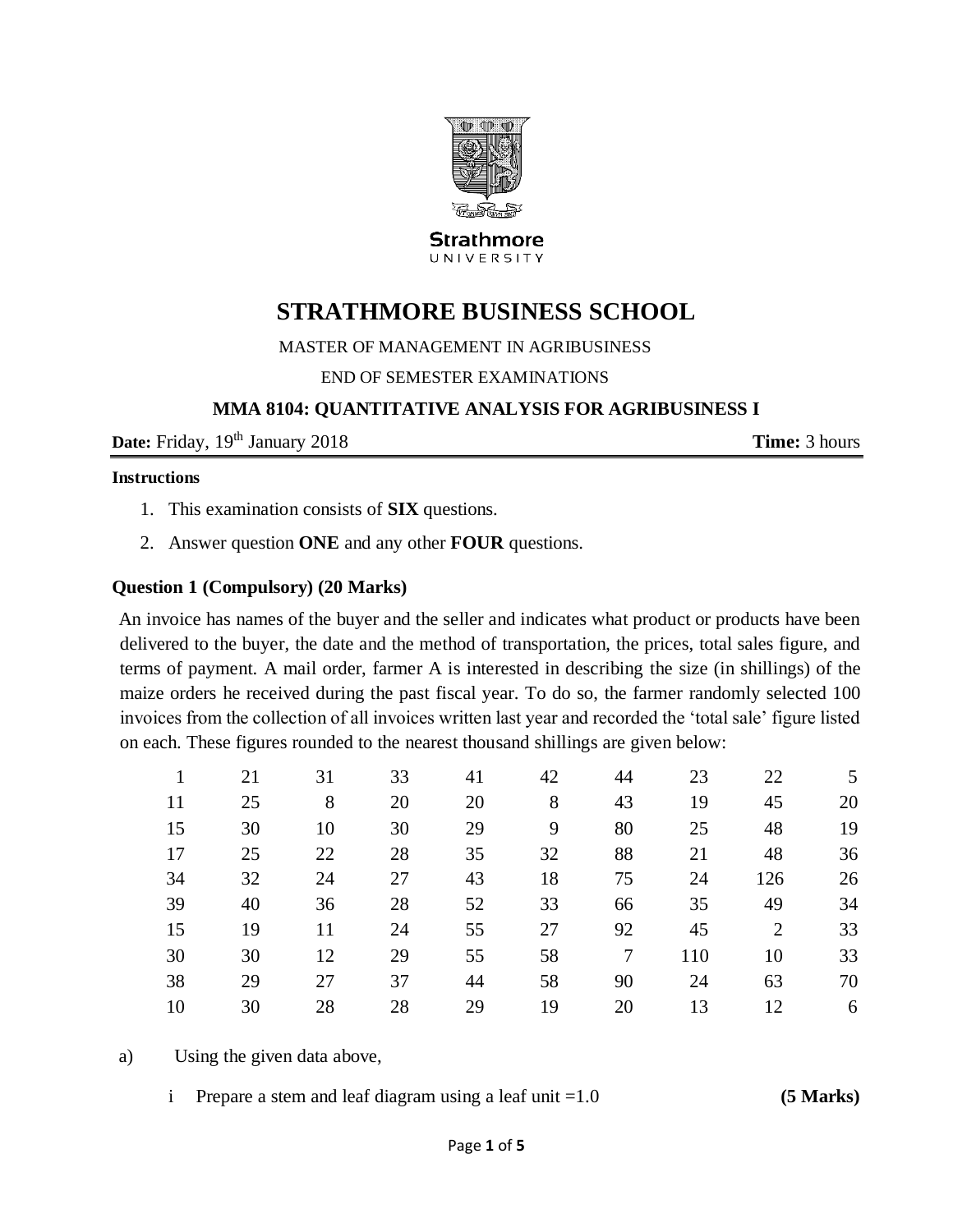ii Give one merit of representing the above data using stem and leaf over a histogram

**(1 Mark)** 

b) Suppose the *total sales* for two mail order farmers A and B on 100 invoices sampled from each of them, gave the following summary statistics:

Descriptive Statistics: Total sales farmer A, Total sales farmer B

| Variable |  | Mean SE Mean StDev Median Range Kurtosis |  |
|----------|--|------------------------------------------|--|
|          |  |                                          |  |
|          |  |                                          |  |

Using the given data,

- (i) Comment on the skewness of the *total sales* for the two farmers. Which farmer has a better distribution of total sales during the past year (**3 Marks)**
- (ii) Suppose two more invoices were examined and their total sale figures, \$20 (in thousands) and \$250 (in thousands) were included in the data set for farmer A. Explain how this would affect the median and mean of the data set. **(2 Marks)**
- (iii) Determine the coefficient of variation for farmer A and farmer B. Hence, interpret your results. **(3 Marks)**
- c) Suppose a regression equation is defined by  $Y = \beta_0 + \beta_1 X_1 + \beta_2 X_2 + \beta_3 X_3 + \varepsilon$  where  $X_i$ , (*i* = 1,2,3, ..., *n*) are independent random variables, and  $\beta_i$ , ( $i = 1,2,3,...,n$ ) are constants, *Y* is the response variable. Explain four assumptions about the error term  $\epsilon$  of the model. **(2 Marks)**

A farmer would like to estimate weekly gross revenue (from his green house),  $Y$  as a function of television advertising  $(X1)$  expenditure and newspaper advertising  $(X2)$ . The summary data in thousand dollars is given below;

#### Regression Analysis: WEEKLY GROSS Y versus TV ADVERT(X1), NEWSPAPER ADVERT (X2).

| Predictor<br>Constant<br>TV ADVERT (X1)<br>NEWSPAPER ADVERT (X2) |                           | Coef<br>83.230<br>2.2902<br>1.3010 | SE Coef<br>1.574<br>0.3207 | - T<br>52.88<br>$0.3041$ 7.53<br>4.06 | P<br>0.000<br>0.001<br>0.010 |
|------------------------------------------------------------------|---------------------------|------------------------------------|----------------------------|---------------------------------------|------------------------------|
| $S = 0.642587$<br>Analysis of Variance                           |                           | $R-Sq = 91.98$                     | $R-Sq(adj) = 88.7%$        |                                       |                              |
| Source<br>Regression<br>Residual Error<br>Total                  | DF<br>$\overline{2}$<br>7 | SS<br>23.435<br>5 2.065<br>25.500  | МS<br>11.718<br>0.413      | – F<br>28.38                          | P<br>0.002                   |

#### **Required:**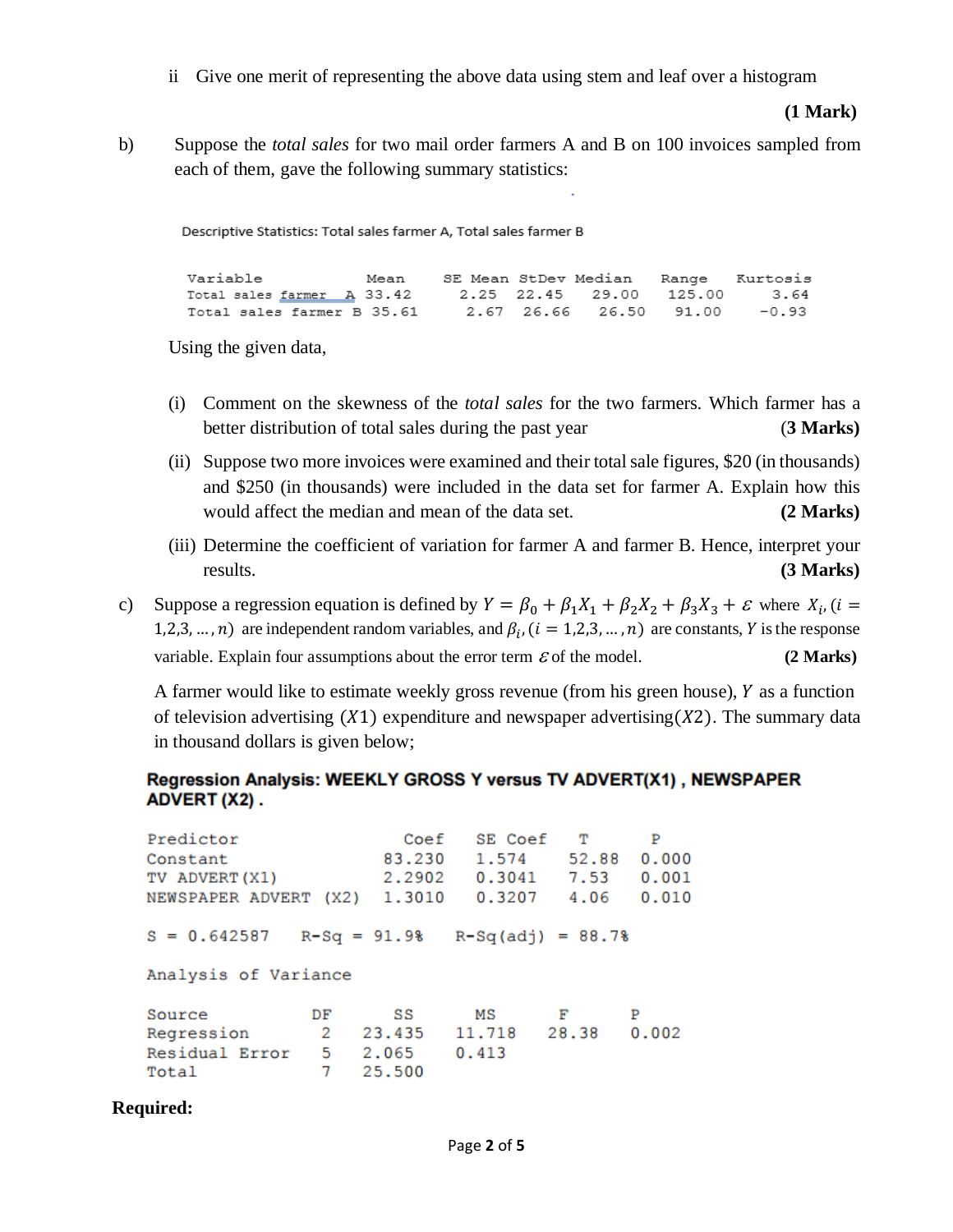- (i) Write the multiple regression model with TV advert and Newspaper advert as independent variables **(1 Mark)**
- (ii) Briefly explain the meaning of R-sq above **(1 Mark)**
- (iii) Interpret the coefficients 83.230, 2.2902 and 1.3010 for the predictor, TV advert and

(iv)Newspaper advert respectively. **(2 Marks)**

### **Question 2 (10 Marks)**

- a) The demand equation for rice is  $p = -3x + 25$ , where p is the price in dollars and x is the number of kilograms sold in thousands. The cost function is  $C(x) = 7x + 15$ .
	- i) Find the corresponding revenue and profit functions **(1 Mark)**
	- ii) A rice farmer who has invested a reasonable amount of money and expects to make profit after some time. From the given information, will the farmer ever break even? **( 3 Marks)**
- b) The cost of Nitrogenous fertilizers has been growing over time. In one leading Agrovet, the annual sales (in thousands of bags) of the fertilizer is expected to grow in accordance with function  $f(t) = 0.18t^2 + 0.16t + 2.64$  per year, where t is measured in years. Determine the number of bags of the fertilizer which will be sold over the next 6 years. **(3 Marks)**
- c) A poultry farmer can sell 10,000 broilers in a month if he charges \$4 each. He also notices that if he raised the price by \$0.25, he sells 500 less broilers. How much each would he sell to make most revenue from his farm? **(3 Marks)**

### **Question 3 (10 Marks)**

The Agriculture Cabinet Secretary in Kenya has been working to improve the motivation of coffee farmers. He predicted that he met his goal of improving coffee farmer's satisfaction from 65% to 80%. Farmers from four counties were asked if they were satisfied with the pay from coffee harvest. The results are shown in the following table:

|                  |    |    | Nyeri   Kericho   Nandi   Muranga |
|------------------|----|----|-----------------------------------|
| Satisfied        | 12 | 38 |                                   |
| Dissatisfied   7 |    | 19 |                                   |
| Total            |    | 57 |                                   |

Use Chi-square to determine whether the results support or reject the Cabinet Secretary's prediction.

### **Question 4 (10 Marks)**

a) A farm manager reported the number of litres of Milk produced by 10 cows in 2015. She recorded the amount of milk as shown in the data below:

| 4376       | 5578 | 2717<br>$\sim$ $\prime$ $\sim$ $\prime$ | 4920 | 4495 |
|------------|------|-----------------------------------------|------|------|
| 1798<br>4L | 6446 | 1 Q                                     | 4237 | 3814 |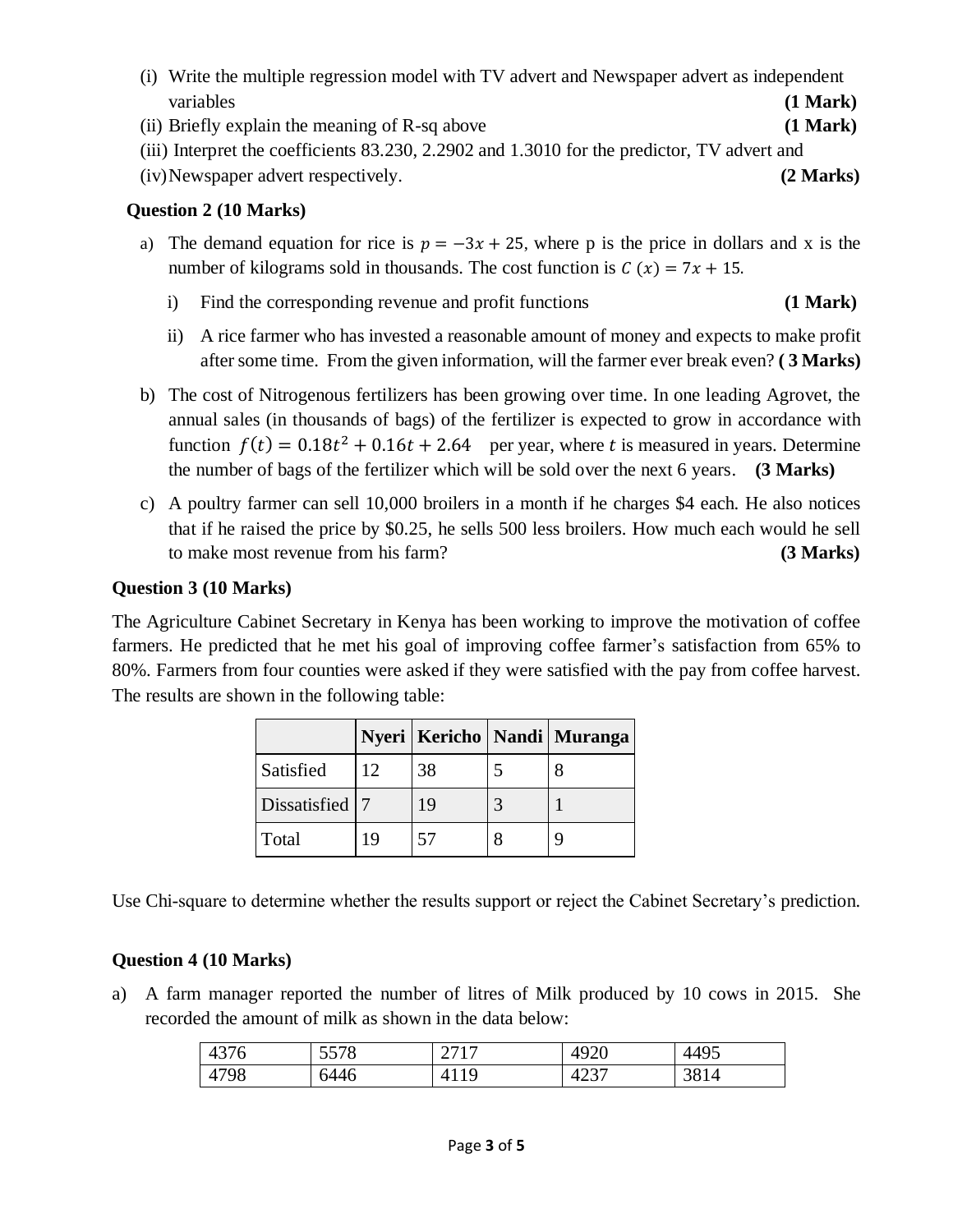Use the given data to:

- i) Compute a point estimate of the mean production of milk per cow. **(2 Marks)**
- ii) Determine a point estimate of the standard deviation of the production of milk per cow

#### **(4 Marks)**

b) Hot Oven Bakery specialize in making party cakes. The management believes that cakes produced by Oven A on average take longer to be ready than those from Oven B. To test this belief, random samples of cakes produced by the two ovens were tested and yielded the results below.

| <b>Process</b> | Sample size | <b>Average cooking</b><br>time | <b>Standard Deviation in minutes of</b><br>cooking |
|----------------|-------------|--------------------------------|----------------------------------------------------|
|                | 64          | 106                            | 12                                                 |
|                | 64          | 100                            |                                                    |

- i) Calculate the point estimate of the mean difference between cakes baked by the two ovens. **(1 Mark)**
- ii) Determine whether there is evidence at 5 % significance level that the management is correct in its belief using the critical value approach. **(6 Marks)**

### **Question 5 (10 Marks)**

a) A supplier gives beans to school A, B and C in bags of 5kg, 10 kg and 15 kg as shown below:

|                 | $5 \text{ kg}$<br>$\mathbf{D}$ | 10 <sub>kg</sub> | $15 \text{ kg}$ |
|-----------------|--------------------------------|------------------|-----------------|
| <b>School A</b> | 50                             | 100              | 30              |
| <b>School B</b> | 60                             | 150              | 40              |
| <b>School C</b> | 80                             | 200              | 70              |

The cost price of 5kg, 10kg and 15 kg bags are kshs. 1060, kshs. 1720 and kshs. 2250 respectively.

Form two matrices P and Q, hence find the total revenue the supplier gets from all the three schools. **(4 Marks)**

b) The meteorological department claims that if today is sunny, tomorrow will be sunny 80% of the time. If today is cloudy, tomorrow will be cloudy 60% of the time. Farmers need to know prevailing conditions in order to dry their grains. Supposing today is sunny, what is the likelihood that it will be cloudy the day after tomorrow? **(6 Marks)**

## **Question 6 (10 marks)**

There has been increasing campaigns for healthy eating in Africa from 2014 to 2016. Mrs. Osoro has taken advantage of this situation and increased the number of greenhouses on her farm, but with a